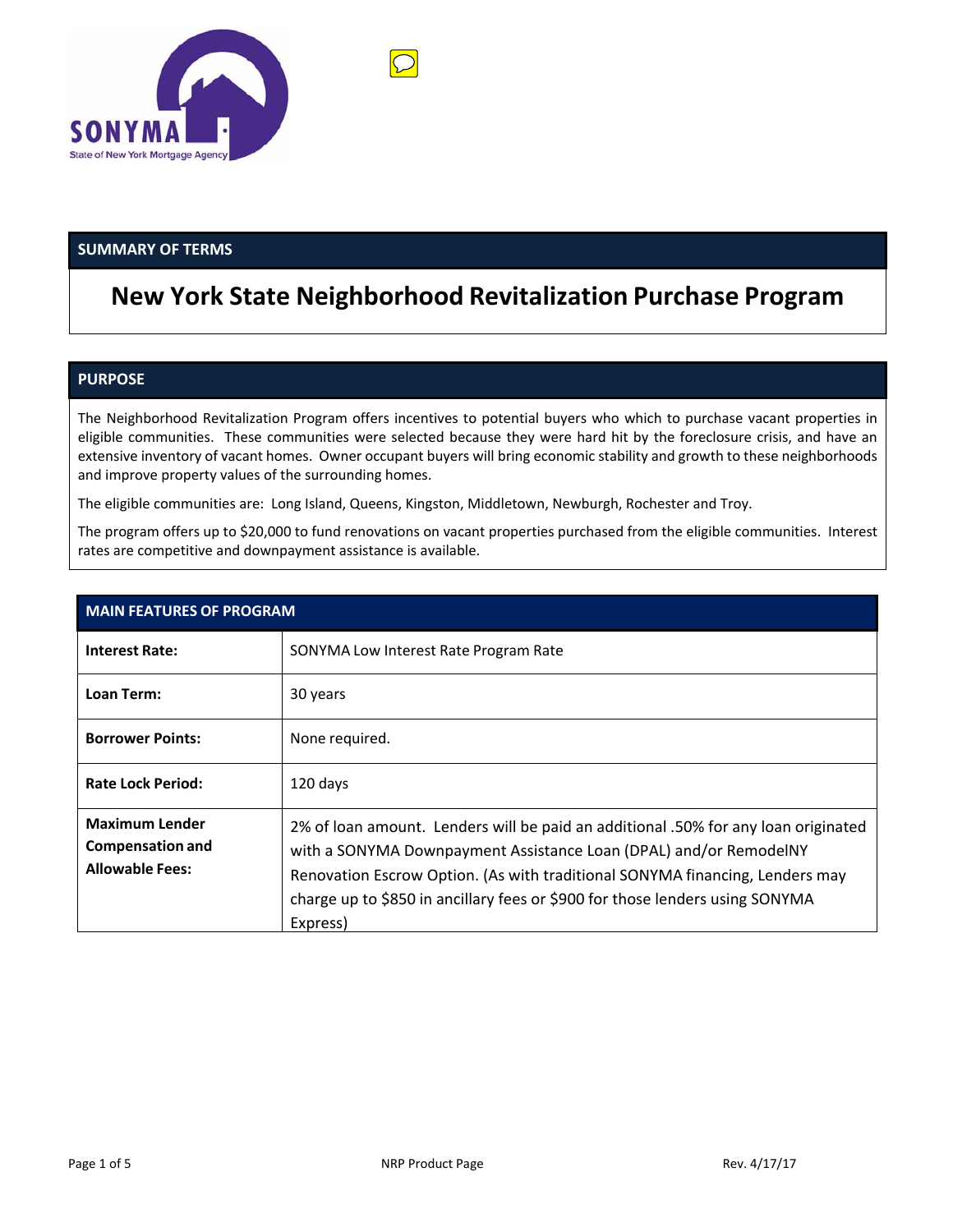

| <b>Down Payment Assistance</b><br>(SONYMA DPAL): | ≻<br>Assistance can be the higher of \$3,000 or 3% of the home's purchase price up to a<br>maximum of \$15,000.                                                                                                                                                                                                                        |
|--------------------------------------------------|----------------------------------------------------------------------------------------------------------------------------------------------------------------------------------------------------------------------------------------------------------------------------------------------------------------------------------------|
|                                                  | ➤<br>May be used to pay all or a portion of a one-time mortgage insurance premium at<br>closing.                                                                                                                                                                                                                                       |
|                                                  | Interest rate on first mortgage will be .375% higher except when using the Homes<br>≻<br>for Veterans or Energy Star add-on programs.                                                                                                                                                                                                  |
|                                                  | $\blacktriangleright$<br>"Soft" second mortgage.<br>10 year term<br>$\circ$<br>Requires no monthly payment<br>$\circ$<br>Must be in a second lien position<br>$\circ$<br>Bears no interest<br>$\circ$                                                                                                                                  |
|                                                  | Subject to possible recapture.                                                                                                                                                                                                                                                                                                         |
| <b>Property Renovation</b><br><b>Funding:</b>    | Up to \$20,000 available for home repairs to be provided as work is completed after<br>closing. SONYMA will administer the funds. If more funds are needed for property<br>repair, borrowers can utilize other grant programs and/or SONYMA's RemodelNY<br>Program to finance the remaining repairs.<br>Subject to possible recapture. |
|                                                  |                                                                                                                                                                                                                                                                                                                                        |
| <b>Eligible Borrowers:</b>                       | Borrowers purchasing properties in eligible neighborhoods impacted by the financial<br>crisis.                                                                                                                                                                                                                                         |
| <b>Loan Purpose:</b>                             | <b>Purchase Rehabilitation Mortgage</b>                                                                                                                                                                                                                                                                                                |
| <b>Maximum Household</b><br>Income:              | 150% AMI                                                                                                                                                                                                                                                                                                                               |
| <b>Minimum Borrower</b><br><b>Contribution:</b>  | 1% of the home purchase price for 1-2 family homes; 3% of the home purchase price<br>for 3-4 family homes                                                                                                                                                                                                                              |
| <b>Maximum Financing (LTV):</b>                  | 97% of the lower of home purchase price (including cost of repairs) or after-improved<br>appraised value for 1-2 unit properties; 90% of the lower of home purchase price<br>(including cost of repairs) or after-improved appraised value for 3-4 unit properties                                                                     |
| <b>Maximum Combined Loan-</b><br>to-Value Ratio: | None                                                                                                                                                                                                                                                                                                                                   |
| <b>Eligible Properties:</b>                      | 1- to 4-family homes in eligible communities.                                                                                                                                                                                                                                                                                          |
| <b>Purchase Price Limits:</b>                    | None                                                                                                                                                                                                                                                                                                                                   |
| <b>Loan Limits</b>                               | Conforming Conventional Loan Limits                                                                                                                                                                                                                                                                                                    |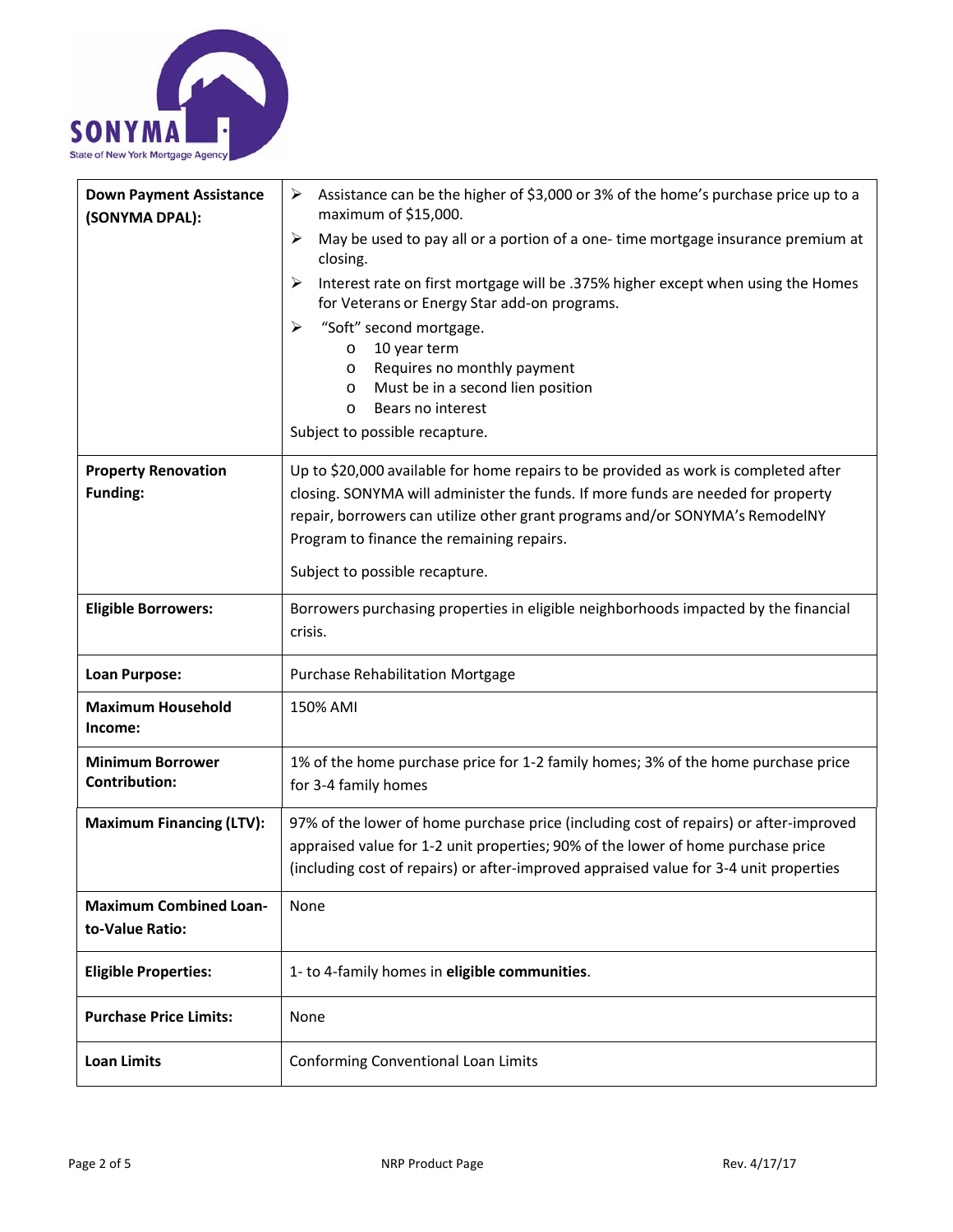

| <b>Pre-Closing Homebuyer</b><br><b>Education &amp; Counseling</b><br><b>Requirements:</b> | Face-to-face counseling from a HomeSmartNY member counseling agency required for<br>all loans. For more information, click here.                                                         |
|-------------------------------------------------------------------------------------------|------------------------------------------------------------------------------------------------------------------------------------------------------------------------------------------|
| <b>Credit Underwriting:</b>                                                               | Standard SONYMA underwriting guidelines apply except as below:<br>Exceptions granted for borrowers with prior foreclosure or short-sale specifically                                     |
|                                                                                           | related to financial crisis. Borrower must document:                                                                                                                                     |
|                                                                                           | Reason for loss of home                                                                                                                                                                  |
|                                                                                           | Job loss or job downsizing<br>O                                                                                                                                                          |
|                                                                                           | Substantial change in payment<br>O                                                                                                                                                       |
|                                                                                           | Relocation or other circumstance requiring sale of home that was<br>$\circ$<br>underwater due to decreased property values.                                                              |
|                                                                                           | 36 months re-established credit with no late payments and a 12 month<br>housing reference                                                                                                |
|                                                                                           | Mortgage paid as agreed until delinquency caused by financial crisis                                                                                                                     |
|                                                                                           | Lender must be satisfied that the borrower's pre-crisis credit management<br>demonstrates the borrower's willingness and ability to make the payments on the new<br>mortgage obligation. |
| <b>Eligible Communities</b>                                                               | Troy, NY<br>$\bullet$                                                                                                                                                                    |
|                                                                                           | Middletown, NY<br>Newburgh, NY<br>$\bullet$                                                                                                                                              |
|                                                                                           | Kingston, NY                                                                                                                                                                             |
|                                                                                           | Queens, NY                                                                                                                                                                               |
|                                                                                           | Long Island, NY<br>Rochester                                                                                                                                                             |
|                                                                                           |                                                                                                                                                                                          |
| <b>Consultant Requirement:</b>                                                            | The scope of work to be completed on the home must be completed by a HUD or<br>$\bullet$<br>SONYMA approved consultant                                                                   |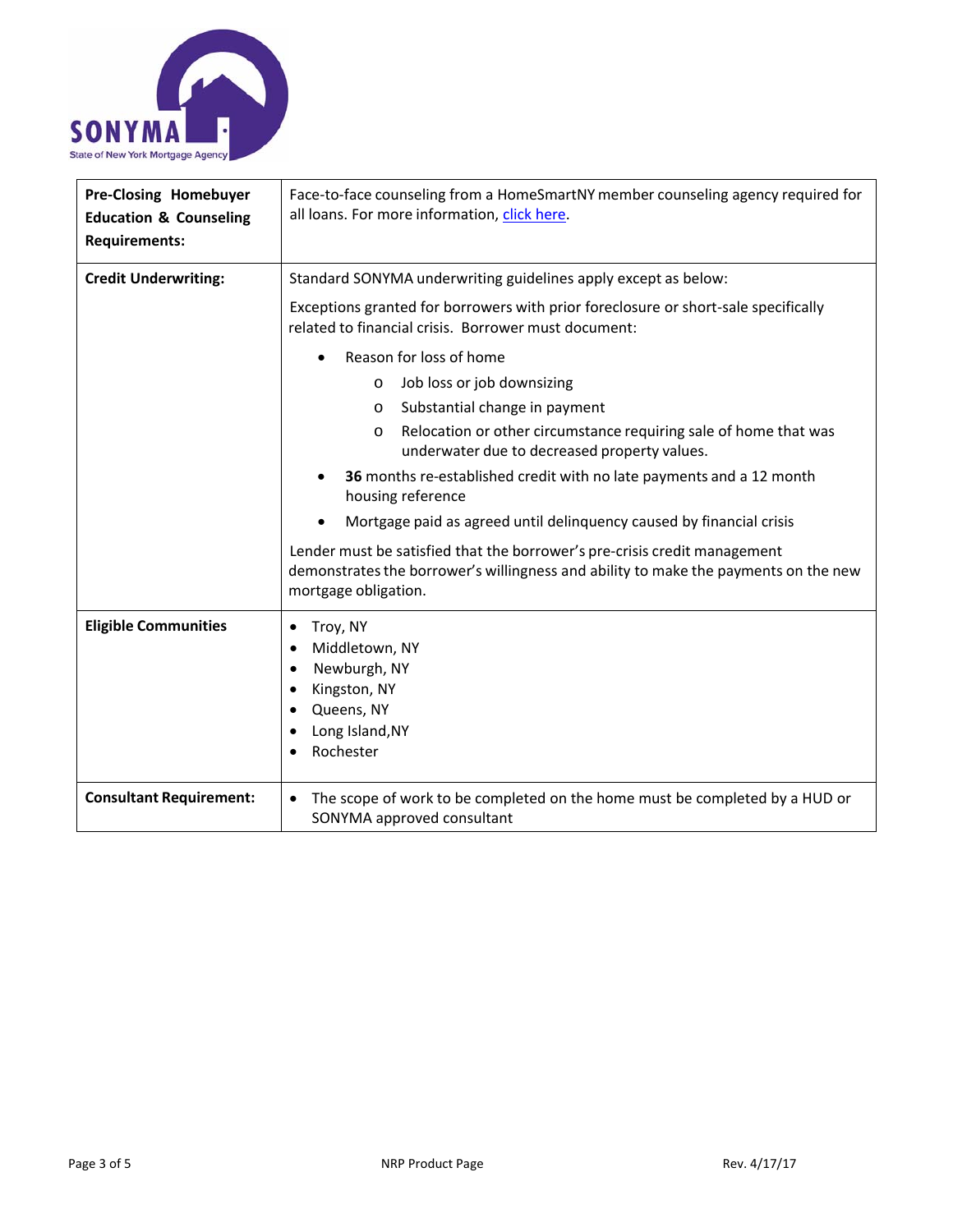

| <b>Eligible Improvements</b> | • Any outstanding health and safety items, building code violations or structural<br>items must be addressed                                                                                                                                                                                                                                                                                                                                                                                                                                                                                                                                                                        |
|------------------------------|-------------------------------------------------------------------------------------------------------------------------------------------------------------------------------------------------------------------------------------------------------------------------------------------------------------------------------------------------------------------------------------------------------------------------------------------------------------------------------------------------------------------------------------------------------------------------------------------------------------------------------------------------------------------------------------|
|                              | • Plumbing. Installation of new plumbing fixtures is acceptable, including interior<br>whirlpool bathtubs.                                                                                                                                                                                                                                                                                                                                                                                                                                                                                                                                                                          |
|                              | Repair or Reinstallation of Well and/or Septic System. The well or septic system<br>must be reinstalled or repaired prior to beginning any other repairs to the Eligible<br>Property. The reinstallation or the repair of an existing well (used for the primary<br>water source to the Eligible Property) can be allowed provided there is adequate<br>documentation to show there is reason to believe the well will produce a sufficient<br>amount of potable water for the occupants. In all cases, the repair or reinstallation<br>of a well and/or septic system must be done in accordance with applicable local<br>health and building codes, ordinances, and requirements. |
|                              | Roofing, Gutters and Downspouts.<br>$\bullet$                                                                                                                                                                                                                                                                                                                                                                                                                                                                                                                                                                                                                                       |
|                              | <b>Flooring, Tiling and Carpeting.</b><br>$\bullet$                                                                                                                                                                                                                                                                                                                                                                                                                                                                                                                                                                                                                                 |
|                              | Termite Damage. Repair of termite damage and the treatment against termites or<br>other insect infestation.                                                                                                                                                                                                                                                                                                                                                                                                                                                                                                                                                                         |
|                              | Energy Conservation Improvements. New double pane windows, steel insulated<br>exterior doors, insulation, solar domestic hot water systems, caulking and weather-<br>stripping, etc.                                                                                                                                                                                                                                                                                                                                                                                                                                                                                                |
|                              | Landscape Work and Site Improvement. Patios, decks and terraces that improve<br>the value of the property equal to the dollar amount spent on the improvements or<br>required to preserve the property from erosion. The correction of grading and<br>drainage problems is also acceptable.                                                                                                                                                                                                                                                                                                                                                                                         |
|                              | Tree removal is acceptable if the tree is a safety hazard to the property.<br>٠                                                                                                                                                                                                                                                                                                                                                                                                                                                                                                                                                                                                     |
|                              | Repair of existing steps, walks and driveway is acceptable if it may affect the<br>safety of the property.                                                                                                                                                                                                                                                                                                                                                                                                                                                                                                                                                                          |
|                              | Repair of exterior decks, patios and porches.                                                                                                                                                                                                                                                                                                                                                                                                                                                                                                                                                                                                                                       |
|                              | New walks and driveways are also acceptable.<br>$\bullet$                                                                                                                                                                                                                                                                                                                                                                                                                                                                                                                                                                                                                           |
|                              | Improvements for Accessibility to a Disabled Person. Remodeling kitchens and<br>baths for wheelchair access, lowering kitchen cabinets, installing wider doors and<br>exterior ramps, etc.                                                                                                                                                                                                                                                                                                                                                                                                                                                                                          |
|                              | Installation of appliances. Stove, refrigerator, dishwasher, washer, dryer, and<br>$\bullet$<br>microwave.                                                                                                                                                                                                                                                                                                                                                                                                                                                                                                                                                                          |
|                              | Repair of an Existing In Ground Swimming Pool. The repair of an in-ground<br>swimming pool, not to exceed \$1,500. Repair costs exceeding the \$1,500 limit must<br>be paid into the contingency reserve fund by Mortgagor.                                                                                                                                                                                                                                                                                                                                                                                                                                                         |

| <b>Post-Closing Early</b>      | Required in the event of a delinguent $(1 \times 60)$ mortgage payment post-closing. |
|--------------------------------|--------------------------------------------------------------------------------------|
| Delinguency Intervention       |                                                                                      |
| <b>Counseling Requirements</b> |                                                                                      |
|                                |                                                                                      |